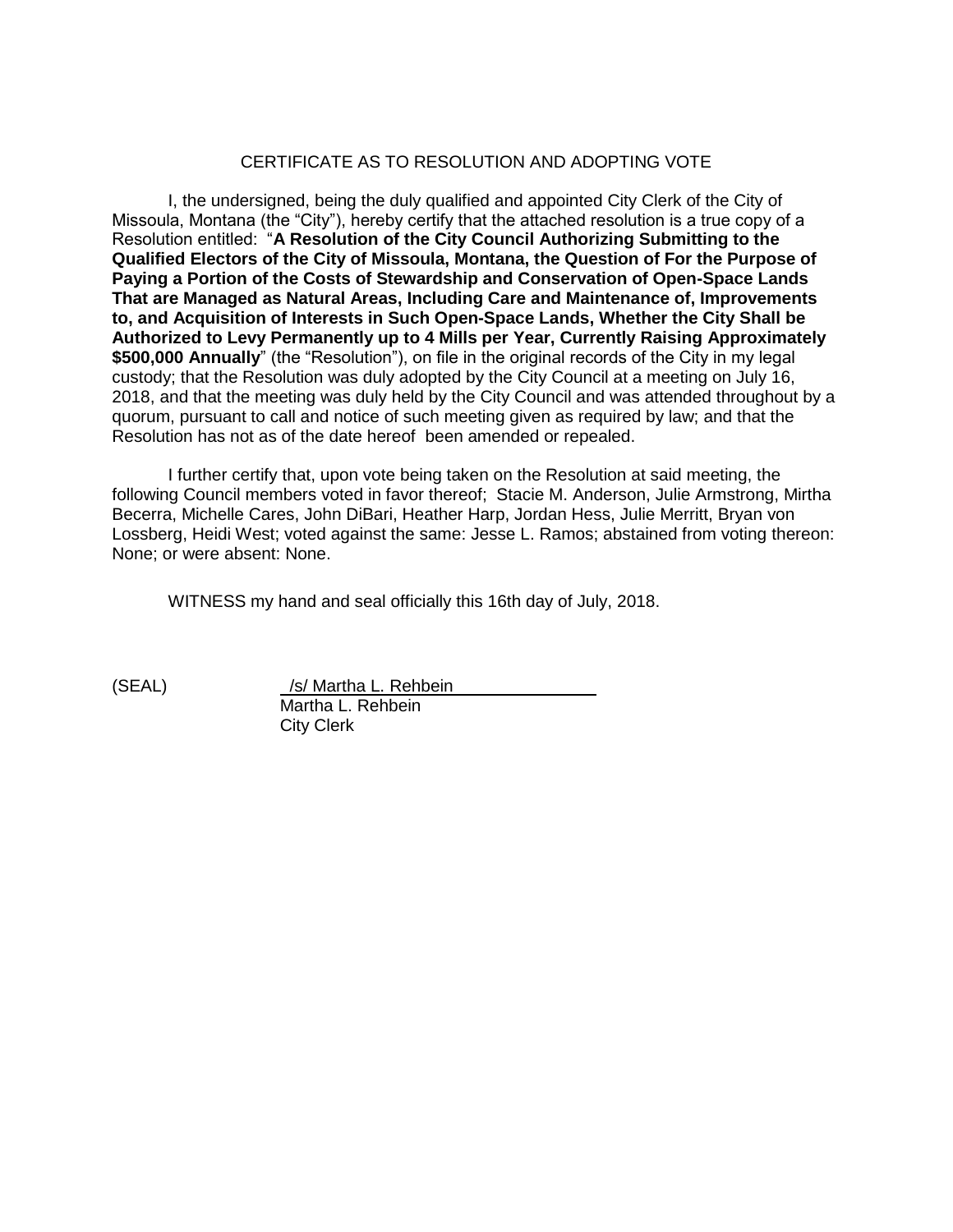### **Resolution No. 8279**

**A Resolution of the City Council Authorizing Submitting to the Qualified Electors of the City of Missoula, Montana, the Question of For the Purpose of Paying a Portion of the Costs of Stewardship and Conservation of Open-Space Lands That are Managed as Natural Areas, Including Care and Maintenance of, Improvements to, and Acquisition of Interests in Such Open-Space Lands, Whether the City Shall be Authorized to Levy Permanently up to 4 Mills per Year, Currently Raising Approximately \$500,000 Annually** 

BE IT RESOLVED by the City Council (the "Council") of the City of Missoula, Montana (the "City") as follows:

Section 1. Recitals.

1.01. Authorization. A city council or commission is authorized pursuant to Section 15- 10-425, Montana Code Annotated, to increase its mill levies for a specified purpose by conducting a mill levy election as prescribed by law.

1.02. Proposed Project. The Board of County Commissioners of Missoula County, Montana (the "County") will submit to the electors of the County qualified to vote at bond elections the question of whether the County is authorized to sell and issue general obligation bonds of the County in one or more series in the aggregate principal amount of up to \$15,000,000 for the purpose of paying the costs of conserving, enjoying, and enhancing openspace land. The County will submit the bond proposition to eligible voters in the County at a special County election held in conjunction with the general election on November 6, 2018.

1.03. Open-Space Stewardship Mill Levy. The City Council has determined that in conjunction with the general election and the above County bond proposition it is equitable and in the best interests of the City, for the purpose of paying a portion of the costs of stewardship and conservation of open-space lands, including care and maintenance of, improvements to, and acquisition of interests in such open-space lands, to seek authority to levy permanently up to 4 mills per year currently raising approximately \$500,000 annually.

1.04. Definition. For the purpose of this mill levy election, the term "natural areas," as used in the ballot question below, means those lands that are in a primarily natural or undeveloped state, such as riparian areas along creeks and rivers, wetlands, grasslands, forestlands, and open hillsides, and also means corridors, including trails, that connect or provide access to such areas.

Section 2. Calling of the Election. The City Council hereby calls and directs that a special City election be held in conjunction with the general election on November 6, 2018, for the purpose of voting on the following question:

For the purpose of paying a portion of the costs of stewardship and conservation of open-space lands that are managed as natural areas, including care and maintenance of, improvements to, and acquisition of interests in such openspace lands, shall the City Council of the City of Missoula, Montana be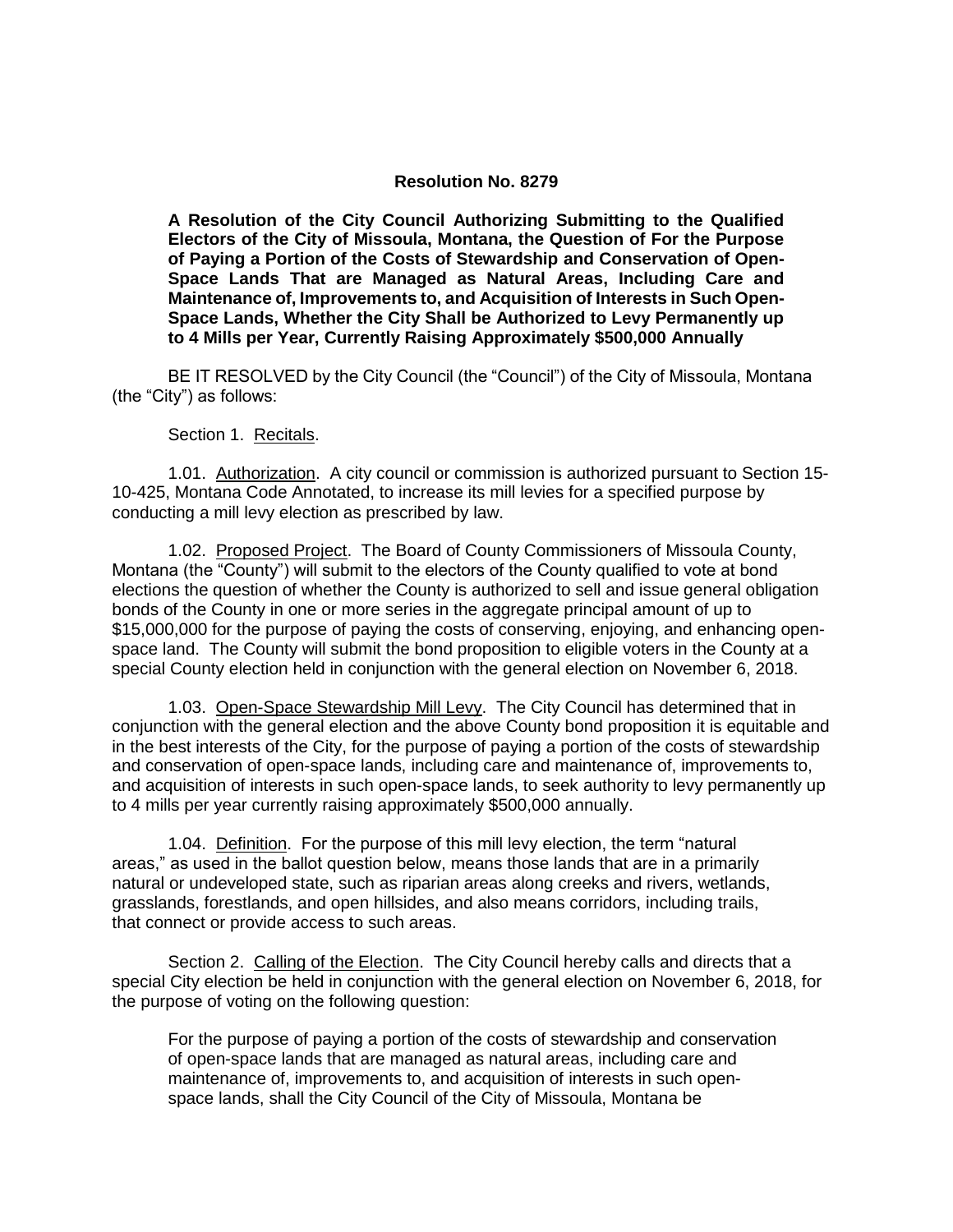authorized to levy permanently up to 4 mills per year, currently raising approximately \$500,000 annually?

If this mill levy proposition is passed, it is estimated that, using current assessed values of taxable property, property taxes on a home valued at \$100,000 will increase by approximately \$5.40 per year and on a home valued at \$200,000 will increase by approximately \$10.80 per year.

Section 3. Conduct of Election. All qualified electors of the City shall be entitled to vote at the mill levy election. The City Clerk is hereby authorized and directed to give notice of the call and details of this election to the Missoula County Election Administrator as soon as practicable and in any event on or before the date required by the Missoula County Election Administrator. The Missoula County Election Administrator is requested to give notice of the close of registration and thereafter prepare printed lists of the qualified electors in the City entitled to vote in the election in the City and to conduct the election in the form and manner prescribed by law.

Section 4. Notice of Election. The Missoula County Election Administrator is hereby authorized and requested to cause notice of the call and holding of the election to be given by publishing notice at least three times no earlier than 40 days and no later than 10 days before the election in the *Missoula Independent* or the *Missoulian*, each newspapers of general circulation in Missoula County. The notice of election as published shall read substantially as shown on Exhibit A hereto (which is incorporated by reference and made a part hereof).

Section 5. Form of Ballot. The ballot shall be printed in substantially the following form, with such revisions as are necessary or appropriate: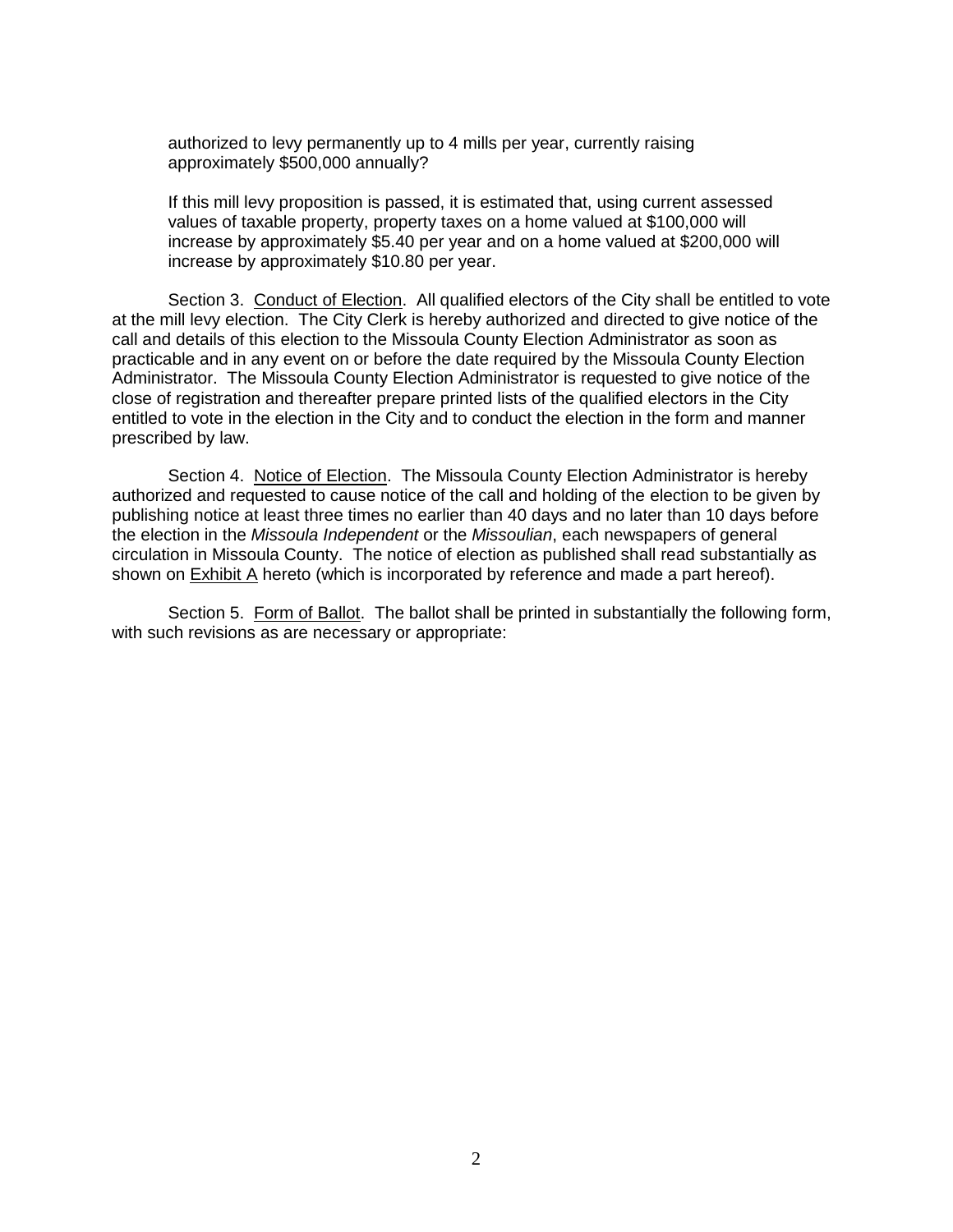## OFFICIAL BALLOT

#### CITY OF MISSOULA, MONTANA

#### OPEN-SPACE STEWARDSHIP MILL LEVY ELECTION NOVEMBER 6, 2018

INSTRUCTIONS TO VOTERS: Completely fill in the oval using a blue or black ink pen before the words "OPEN-SPACE STEWARDSHIP MILL LEVY —YES" if you wish to vote for the mill levy; if you are opposed to the mill levy, completely fill in the oval using a blue or black ink pen before the words "OPEN-SPACE STEWARDSHIP MILL LEVY —NO."

For the purpose of paying a portion of the costs of stewardship and conservation of open-space lands that are managed as natural areas, including care and maintenance of, improvements to, and acquisition of interests in such openspace lands, shall the City Council of the City of Missoula, Montana be authorized to levy permanently up to 4 mills per year, currently raising approximately \$500,000 annually?

If this mill levy proposition is passed, it is estimated that, using current assessed values of taxable property, property taxes on a home valued at \$100,000 will increase by approximately \$5.40 per year and on a home valued at \$200,000 will increase by approximately \$10.80 per year.

 $\bigcirc$  OPEN-SPACE STEWARDSHIP MILL LEVY  $-$  YES

OPEN-SPACE STEWARDSHIP MILL LEVY — NO $\bigcap$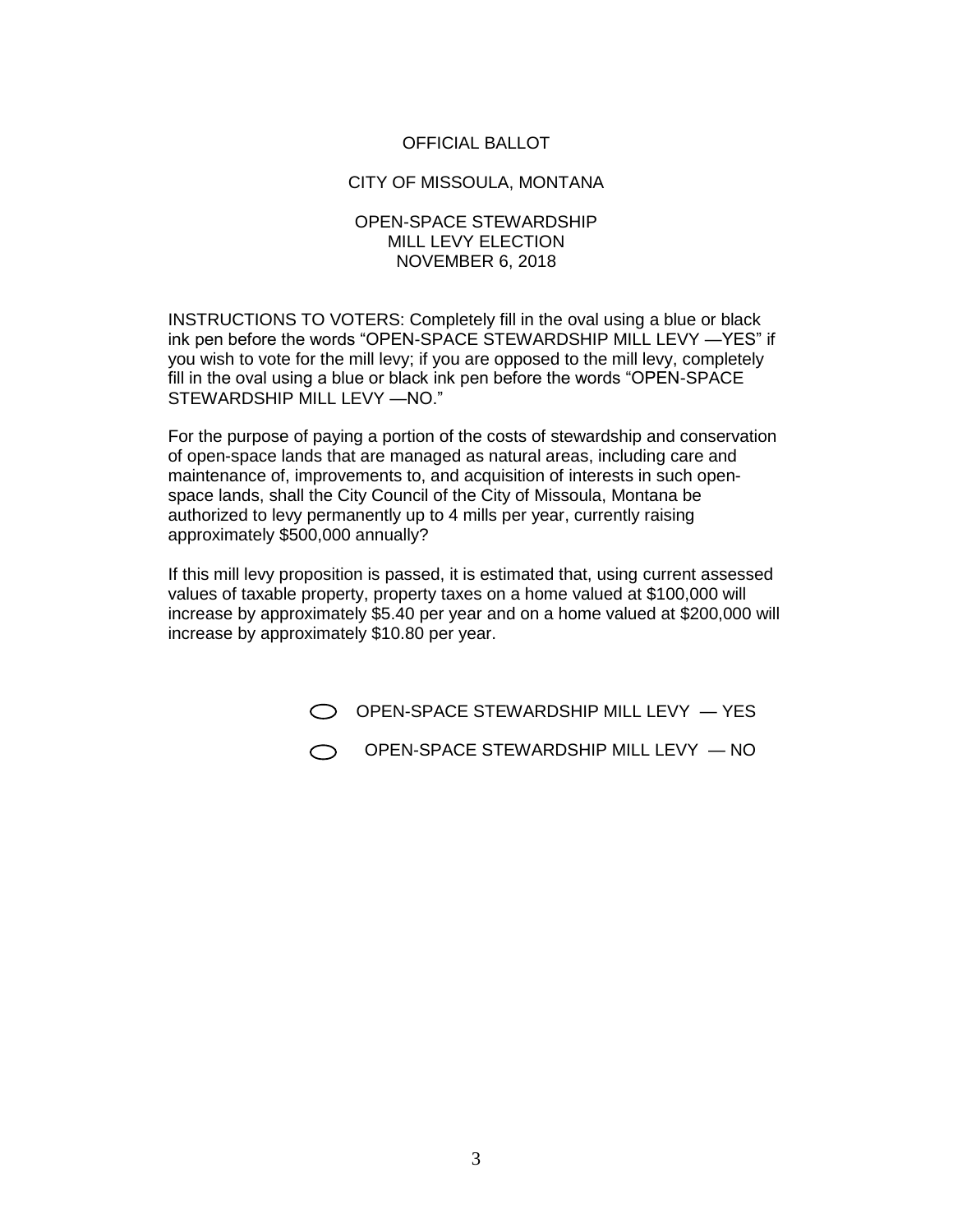6. Notice to County Election Administrator. A copy of this Resolution will be provided to the Missoula County Election Administrator as soon as practical after its adoption and approval in order to inform the Election Administrator of the details of the special election and the pertinent requests and authorizations as to the conduct of the special election.

PASSED by the City Council of Missoula, Montana, this 16th day of July, 2018.

/s/ John Engen

Mayor

Attest: /s/ Martha L. Rehbein Martha L. Rehbein City Clerk